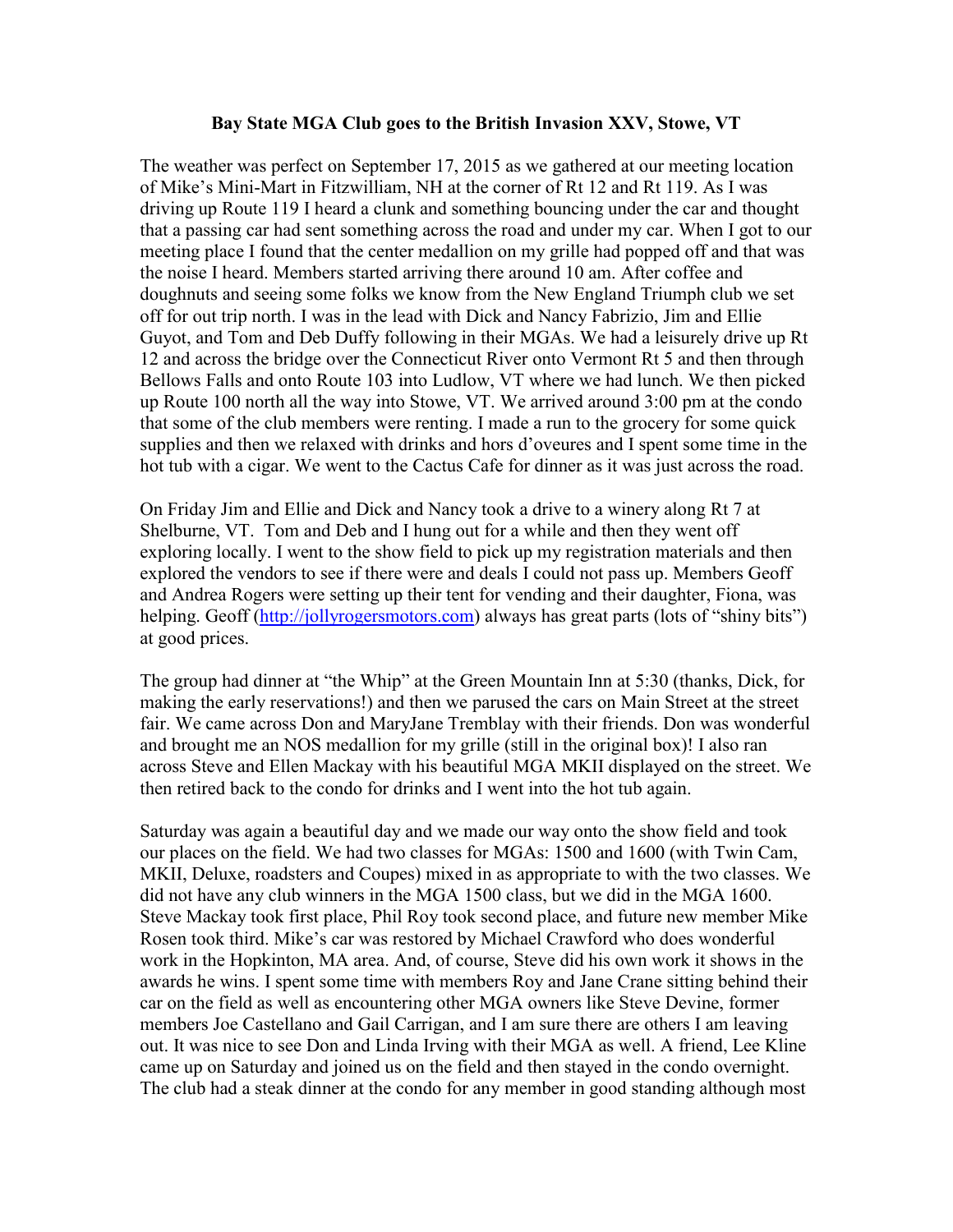members at the show had other plans for the evening. We had a nice evening nattering and in the morning the Duffys took of early as they had an extra long drive. The rest of us packed up and cleaned up the condo before leaving and then caravanned back the same route as we had driven up on Thursday to return home. We again had lunch in Ludlow before completing our trip. It was great seeing everyone along with all the wonderful MGAs on the field. There were nearly 30 MGAs represented at the show.

Safety Fast,

Jack Horner President, Bay State MGA Club

MGA 1600s